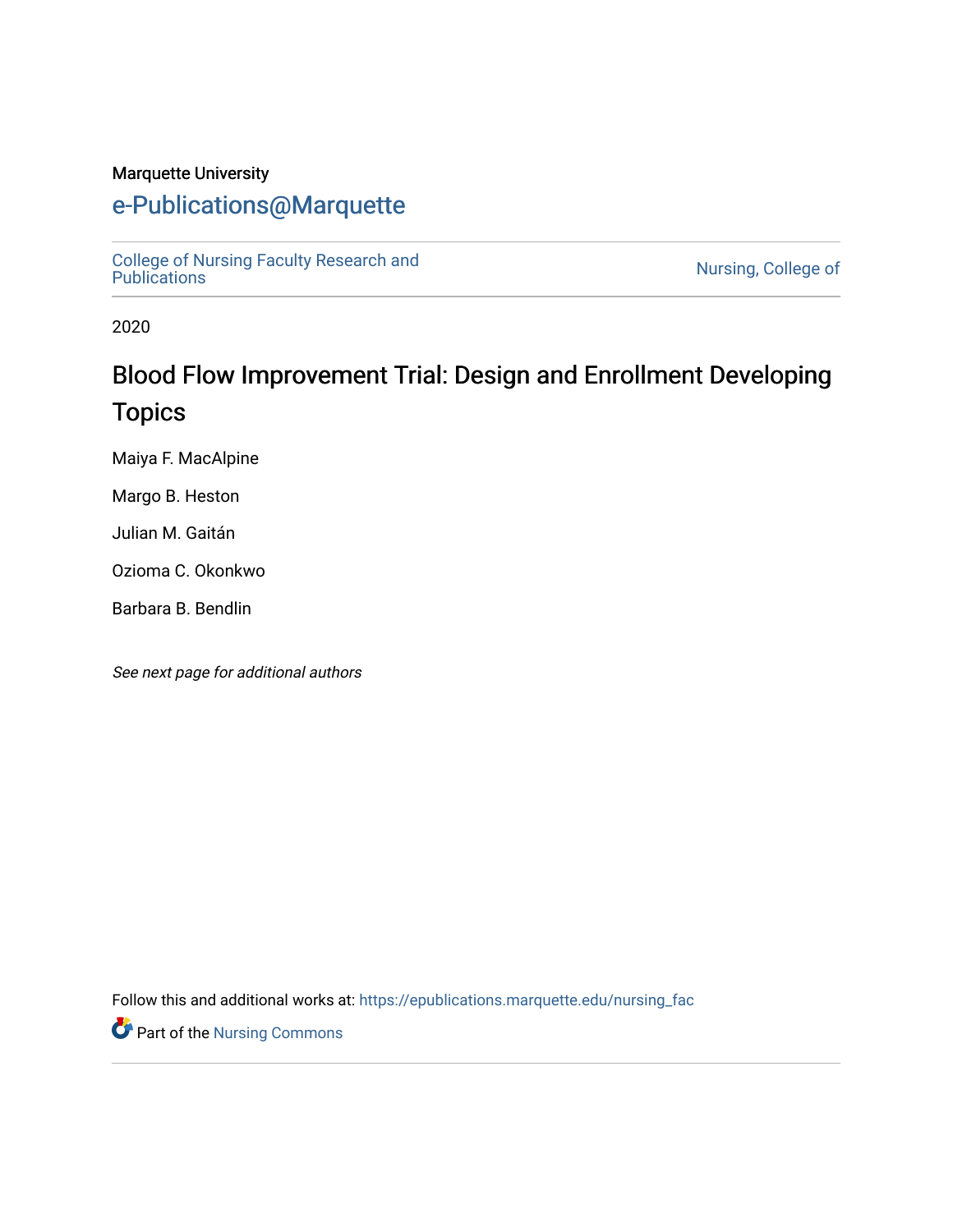#### Authors

Maiya F. MacAlpine, Margo B. Heston, Julian M. Gaitán, Ozioma C. Okonkwo, Barbara B. Bendlin, Kimberlee A. Gretebeck, and Randall J. Gretebeck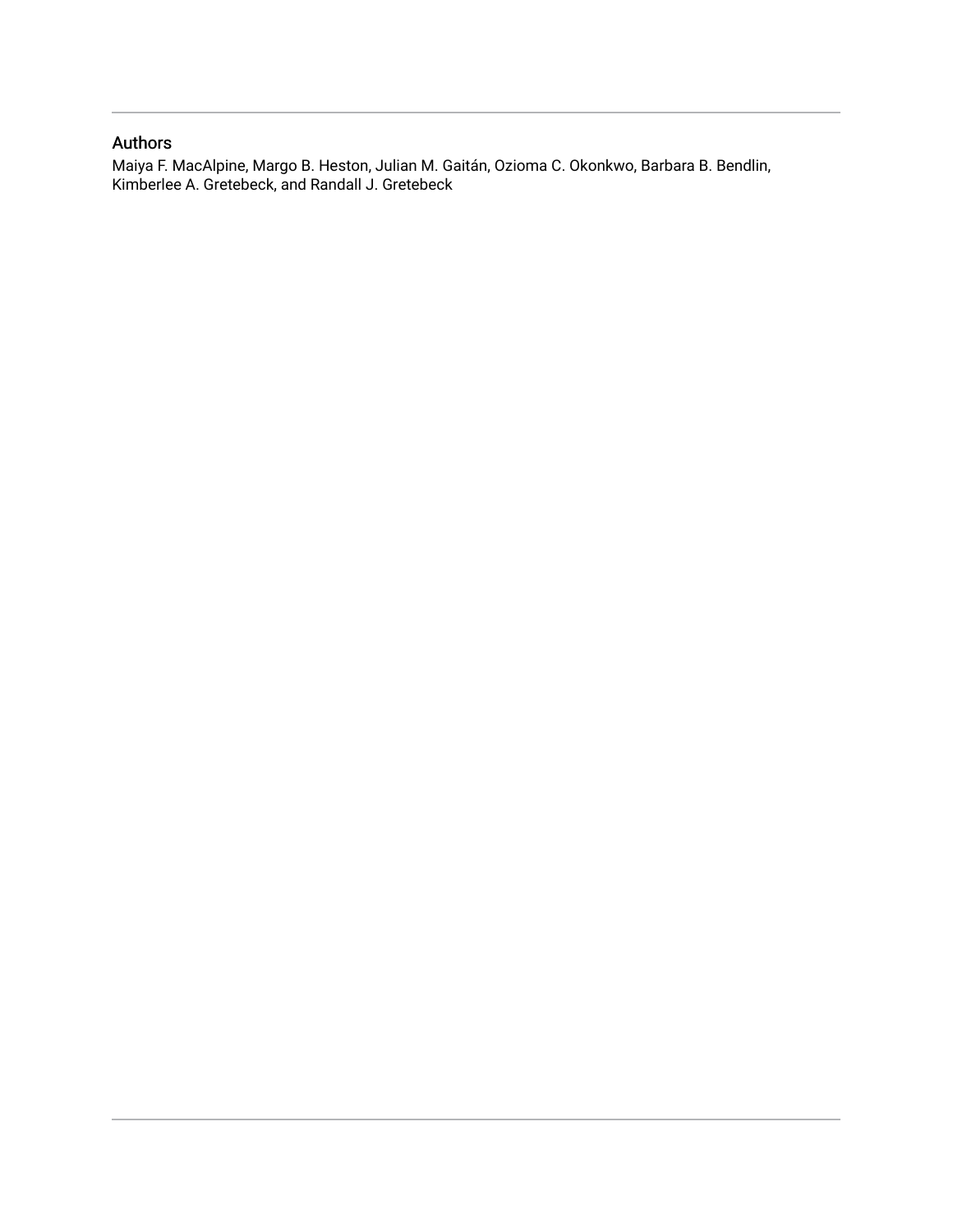**Marquette University**

# **e-Publications@Marquette**

## *Nursing Faculty Research and Publications/College of Nursing*

*This paper is NOT THE PUBLISHED VERSION***.**  Access the published version via the link in the citation below.

*Alzheimer's & Dementia : The Journal of the Alzheimer's Association*, Vol. 16, No. Supplement 10 (2020): e047650[. DOI.](https://doi.org/10.1002/alz.047650) This article is © The Alzheimer's Association and permission has been granted for this version to appear in [e-Publications@Marquette.](http://epublications.marquette.edu/) The Alzheimer's Association does not grant permission for this article to be further copied/distributed or hosted elsewhere without express permission from The Alzheimer's Association.

# Blood Flow Improvement Trial: Design and Enrollment Developing Topics

Maiya F. MacAlpine Wisconsin Alzheimer's Disease Research Center, Madison, WI Margo B. Heston Cellular and Molecular Pathology, University of Wisconsin-Madison, Madison, WI, Julian M. Gaitán University of Wisconsin -Madison, Madison, WI Ozioma C. Okonkwo The Wisconsin Alzheimer's Institute, University of Wisconsin, Madison, WI Barbara B. Bendlin Wisconsin Alzheimer's Disease Research Center, Madison, WI Kimberlee A. Gretebeck College of Nursing, Marquette University, Milwaukee, WI Randall J. Gretebeck University of Wisconsin - La Crosse, La Crosse, WI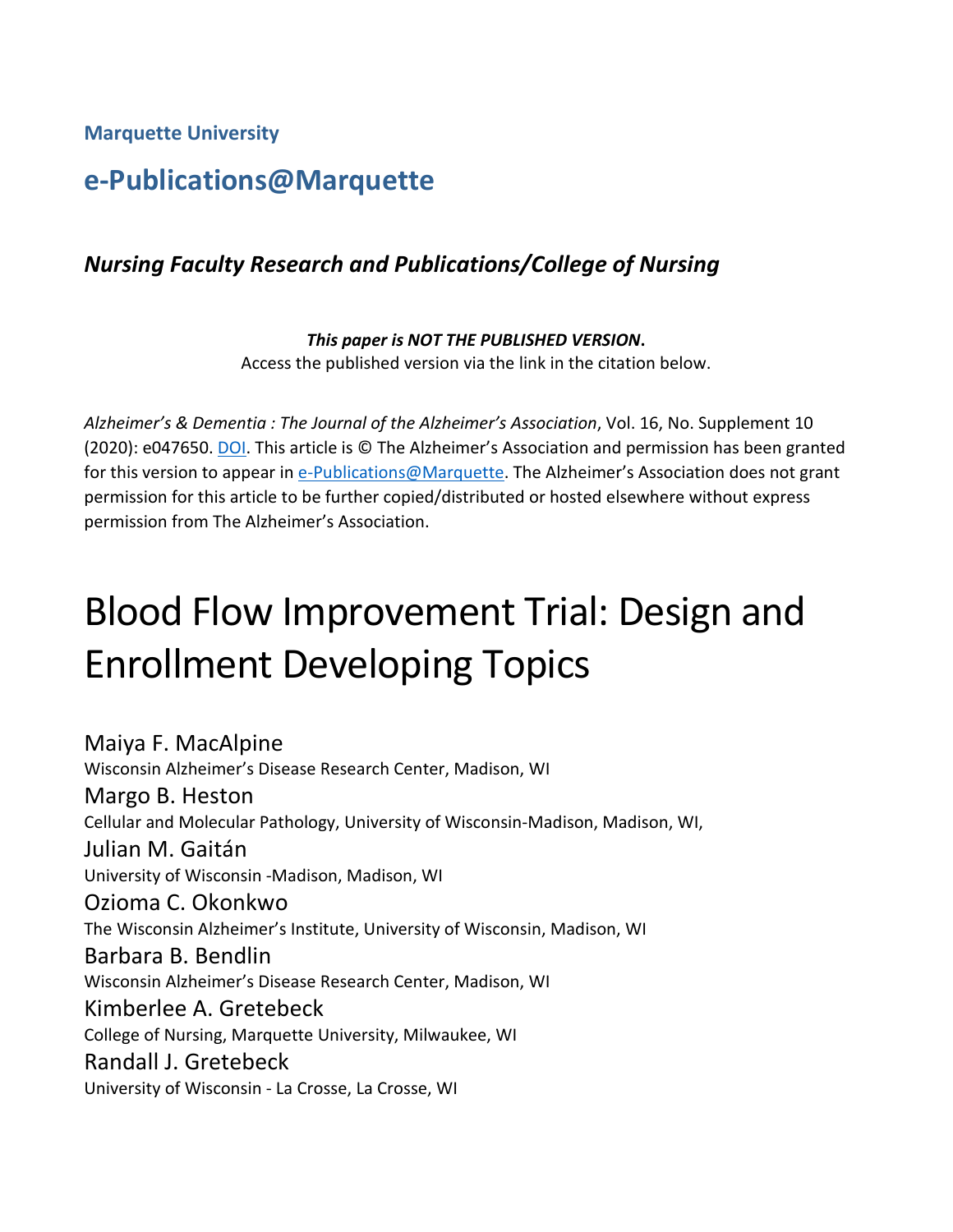## Abstract

## Background

Midlife insulin resistance (IR) has previously been shown to be associated with lower cerebral blood flow (CBF), and is a potentially modifiable risk factor for dementia. The Blood Flow Improvement Trial (BFiT), NCT03117829 , tested a 12 week carbohydrate restricted diet (CRD) and exercise behavioral intervention to reverse IR, and aimed to 1) determine the extent to which improving or normalizing glucose homeostasis improves CBF and cognitive function in individuals with IR, 2) determine whether participants continue to maintain improved or normalized glycemic control for 6 months, and 3) determine changes in the human metabolome as individuals improve or normalize IR and glucose homeostasis through diet and exercise.

#### Method

Participants were recruited from the Wisconsin Alzheimer's Disease Research Center and screened for metabolic risk factor eligibility based on the criteria shown in Table 1. The design involved a 12 week diet and exercise intervention focused on self-monitoring to promote adherence. Exercise was conducted in a supervised group setting 3 days/week for 50 minutes and participants were instructed to exercise on their own an additional 2 days/week. Participants followed a CRD and monitored their own blood glucose with the goal of achieving and maintaining fasting blood glucose <100 mg/dL. Participants underwent baseline, 12 week, and 6 month procedures including urine and blood labs/metabolomics, cognitive testing, fitness testing, and blood flow imaging via MRI (Table 2).

### Result

The enrollment goal was 40 participants. 118 individuals were screened for eligibility, and 72.5% of the target enrollment was met; of those participants, nearly 80% completed the 12 week intervention. Of the 23 participants that completed the intervention, mean attendance was 70% for supervised exercise sessions and 81% for weekly behavioral coaching sessions. Figure 1 summarizes screening, enrollment, and procedure completion.

## **Conclusion**

IR may be a modifiable risk factor for dementia. The BFiT pilot trial was designed to test the feasibility of exercise and CRD to reduce IR and improve brain blood flow in middle-aged adults. Reasonable enrollment and completion N were achieved. Future analysis will center on barriers to enrollment and adherence, as well as analysis of the primary and secondary outcome measures.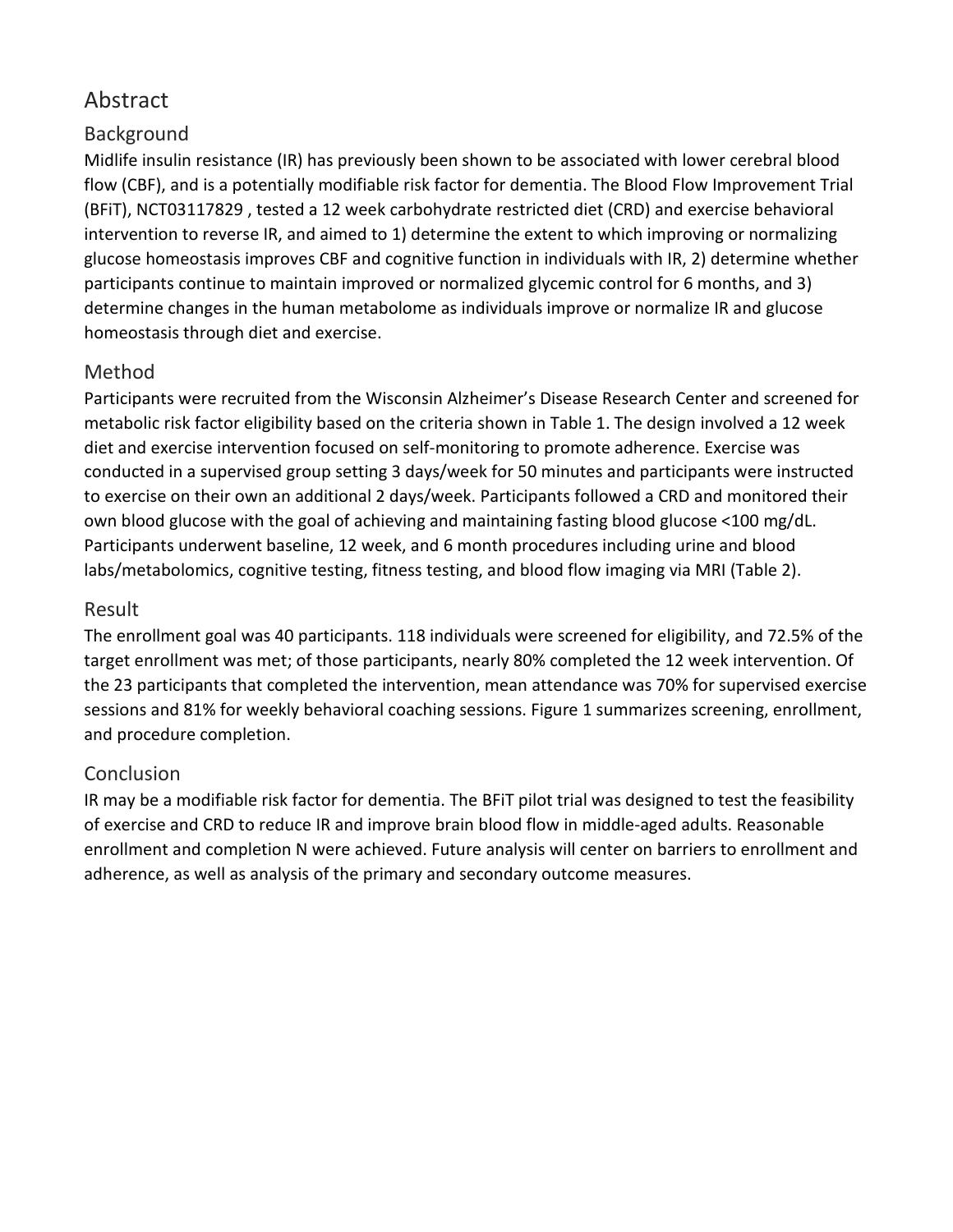

#### **FIGURE 1**

## **TABLE 1.** Metabolic Eligibility Criteria

| Option 1             | Option 2 (both)                     | Option 3 (any 3)                                                                            |
|----------------------|-------------------------------------|---------------------------------------------------------------------------------------------|
| <b>Fasting blood</b> | Waist circumference greater than 40 | Fasting triglycerides greater than 150                                                      |
| glucose of 100 mg/dl | inches for men and 35 inches for    | mg/dl                                                                                       |
| orgreater            | women                               |                                                                                             |
|                      | Fasting blood glucose of 100 mg/dl  | Fasting HDL less than 40 mg/dl for men                                                      |
|                      | or greater                          | and 50 mg/dl for women                                                                      |
|                      |                                     | Blood pressure greater than 130/85<br>mm/Hg (systolic and/or diastolic above<br>the cutoff) |
|                      |                                     | Waist circumference greater than 40<br>inches for men and 35 inches for women               |

#### **TABLE 2.** Baseline and Post-Intervention Procedures

| Procedure      | Details                                                                            |
|----------------|------------------------------------------------------------------------------------|
| MRI scan       | ~45 minute protocol completed on a SIGNA PET/MR 3-Tesla scanner with 8-            |
|                | channel head coil. Scans included Arterial Spin Labelling Perfusion, 4D Flow,      |
|                | Volumetric TI-wieghted                                                             |
|                | MRI, and T2FLAIR.                                                                  |
| Questionnaires | Demographics; Nutrition beliefs; 7-day Physical Activity Recall; Food and Activity |
|                | Questionnaire                                                                      |